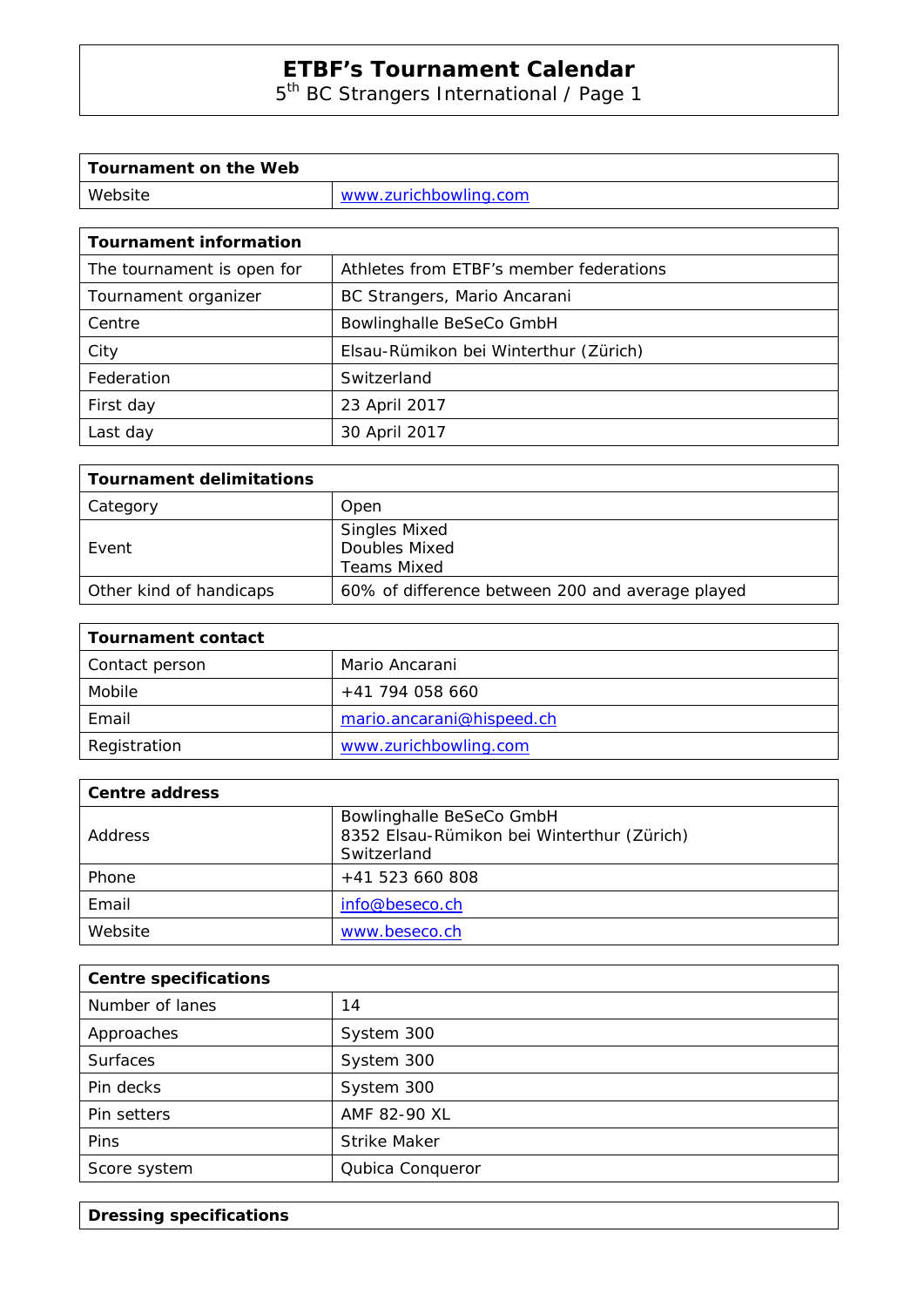### **ETBF's Tournament Calendar**

5<sup>th</sup> BC Strangers International / Page 2

| Oil machine         | Kegel Kustodian Walker |
|---------------------|------------------------|
| Oil                 | Kegel Ice              |
| Cleaner             | Kegel                  |
| Pattern prepared by | Beseco Technician      |
| Dressing done by    | Beseco Technician      |

| Prize money specifications |                         |
|----------------------------|-------------------------|
| l Prize fund status        | Guaranteed for 36 teams |
| l Calculation method       | Depending on entries    |
| Tax on prizes              | No.                     |

| Prize money expressed in CHF |                        |                      |                      |
|------------------------------|------------------------|----------------------|----------------------|
| <b>Position</b>              | <b>Teams Mixed, 36</b> | <b>Doubles Mixed</b> | <b>Singles Mixed</b> |
| Position 1                   | 1.000                  | 500                  | 1.300                |
| Position 2                   | 800                    | 400                  | 1.100                |
| Position 3                   | 600                    | 300                  | 900                  |
| Position 4                   |                        |                      | 700                  |
| Position 5                   |                        |                      | 600                  |
| Position 6                   |                        |                      | 500                  |
| Position 7                   |                        |                      | 400                  |
| Position 8                   |                        |                      | 300                  |
| Position 9-14                |                        |                      | 200                  |
| Total                        | 2.400                  | 1.200                | 7.000                |

| <b>Tournament format</b> |  |
|--------------------------|--|
| Singles<br>Doubles       |  |
|                          |  |
| Team of Four             |  |
|                          |  |

### **Tournament tie rules**

### **Ties after classification**

(1) Teams, Doubles and Singles with the lowest handicap shall come first.

(2) Team with the lowest difference between high and low game.

| Lane assignments and lane movements |                          |
|-------------------------------------|--------------------------|
| Lane draws                          | Lexer                    |
|                                     | Teams: 8                 |
| Athletes per pair in squads         | Doubles: 4               |
|                                     | Singles: 2               |
| Frequency of movement               | Teams: After 3 games     |
|                                     | Doubles: After each game |
|                                     | Singles: After each game |
| Movement method                     |                          |
| Number of lanes to move             | Teams: 7 lanes           |
|                                     | Doubles: Next pair       |